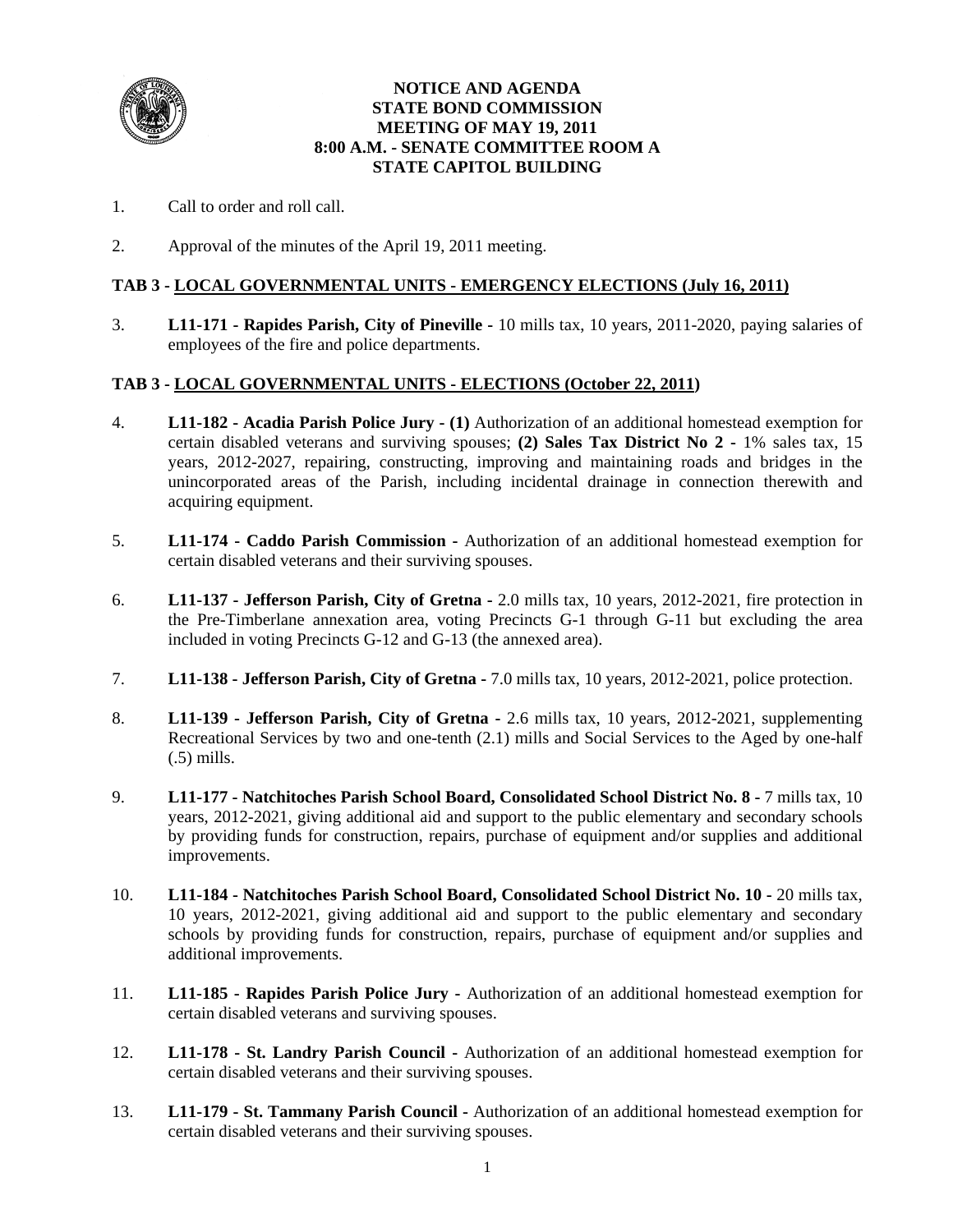- 14. **L11-180 Tangipahoa Parish, Hammond Downtown Development District** 14.16 mills, 10 years, 2014-2023, constructing, renovating, acquiring, operating, or maintaining facilities contemplated by the District's redevelopment plan and for operating expenses, including, without limitation, funding neighborhood grants for residential areas east and west and providing matching funds for inducement of development in the District.
- 15. **L11-186 Vermilion Parish, Gueydan Drainage District, Sub-District No. 5 (1)** 7.69 mills tax, 10 years, 2012-2021, maintaining gravity drainage works; **(2)** 3.59 mills tax, 10 years, 2012-2021, maintaining gravity drainage works.
- 16. **L11-183 Vermilion Parish Police Jury, Road District No. 2, Sub-Road District No. 4** 8.61 mills, 10 years, 2012-2021, constructing and improving public roads and highways, or for maintenance.

### **TAB 4 - LOCAL POLITICAL SUBDIVISIONS - LOANS**

- 17. **L11-176 Allen Parish Assessment District** Not exceeding \$200,000 Revenue Anticipation Note, not exceeding 6%, maturing no later than January 31, 2012, salaries and operational expenses.
- 18. **L11-159 - Caddo Parish, Town of Vivian -** Not exceeding \$2,000,000 Certificates of Indebtedness, Series 2011, not exceeding 6%, not exceeding 13 years, paving and improving public streets.
- 19. **L11-161 Calcasieu Parish, City of Sulphur (K.P.'s Auto Sales, Inc. Project)** Not exceeding \$38,800 Certificates of Indebtedness (TIF), bearing no interest, maturing not later than 10 years, encourage economic development by reimbursing a portion of the cost of additions and improvements to K.P.'s Auto Sales, Inc. facility.
- 20. **L11-170 Evangeline Parish Fire District No. 2, Ward 1** Not to exceed \$400,000 Certificates of Indebtedness, Series 2011, not to exceed 8%, to mature not before 10 years, purchase a fire fighting vehicle and related equipment.
- 21. **L11-162 Orleans Parish Law Enforcement District** Not exceeding \$5,000,000 Revenue Anticipation Notes, not exceeding 5%, to mature on or before June 30, 2012, paying current expenses.
- 22. **L11-181 Sabine Parish, Town of Many** Not exceeding \$1,000,000 Certificates of Indebtedness, Series 2011, taxable or tax-exempt, not exceeding 6%, not exceeding 10 years, pay costs associated with various obligations.
- 23. **L11-146 Winn Parish Law Enforcement District** Not exceeding \$750,000 Certificates of Indebtedness, Series 2011, not exceeding 4.35%, mature no later than March 1, 2012, current expenses.

### **TAB 5 - LOCAL POLITICAL SUBDIVISIONS - BONDS - PRELIMINARY APPROVAL**

24. **L11-163 - St. Helena Parish Hospital District No. 1** - Notice of Intention to issue not exceeding \$1,184,000 Hospital Revenue Bonds, not exceeding 4.25%, not exceeding 7 years, **(1)** constructing and acquiring an electronic records system, including equipment, accessories and furnishings and **(2)**  providing capitalized interest.

# **TAB 5 - LOCAL POLITICAL SUBDIVISIONS - BONDS - FINAL APPROVAL**

25. **L11-166 - Caddo Parish, Town of Blanchard -** Not to exceed \$2,000,000 Sewer Revenue Bonds, not exceeding 3%, not exceeding 22 years, acquiring, constructing and equipping improvements and extensions to the sewer system.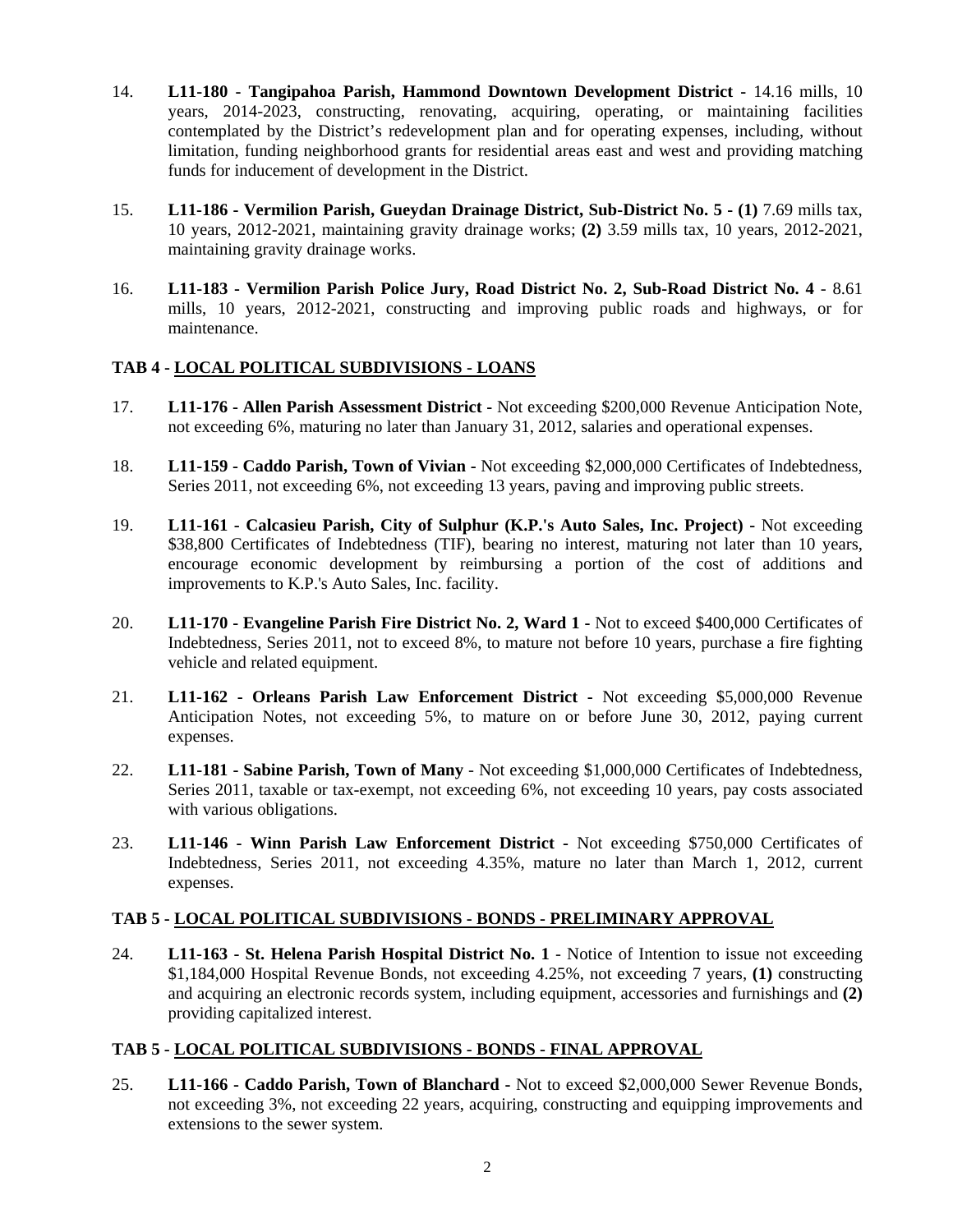- 26. **L11-172 Caddo Parish, Town of Blanchard** Not to exceed \$1,400,000 Water Revenue Refunding Bonds, in one or more series, not to exceed 6%, mature no later than 16 years, **(1)** current refunding of Water Revenue Refunding Bonds, Series 2000 and **(2)** fund a debt service reserve fund, if necessary.
- 27. **L11-158 Catahoula Parish, Maitland Waterworks District** Not exceeding \$582,000 Water Revenue Bonds, Series 2011, **(1)** approximately \$509,000 R-1 Bonds, not exceeding 3.625%, **(2)** approximately \$73,000 R-2 Bonds, not exceeding 3.375%; both not exceeding 40 years, acquiring and constructing improvements and extensions, including appurtenant equipment and accessories.
- 28. **L10-167A DeSoto Parish, Town of Logansport -** Not exceeding \$1,135,000 Sewer Revenue Bonds, Series 2011, not exceeding 0.95%, no later than 22 years from date of issuance, construct and acquire additions, extensions and improvements to the sewerage system.
- 29. **L11-164 Iberia Parish School Board, Parishwide School District -** Not exceeding \$7,400,000 General Obligation School Refunding Bonds, not exceeding 4.25%, mature no later than March 1, 2022, refund the outstanding General Obligation School Bonds, Series 2002.
- 30. **L11-080A Jefferson Parish , City of Kenner, Kenner Consolidated Sewerage District** Not exceeding \$16,000,000 Sewer Revenue Bonds, in one or more series, not exceeding 8%, not exceeding 25 years, constructing and acquiring additions, extensions and improvements to the wastewater collection treatment and disposal system.
- 31. **L11-168 St. John the Baptist Parish Council -** Not exceeding \$3,500,000 Water Revenue Refunding Bonds, not exceeding 5%, mature no later than December 1, 2019, refund callable maturities of the outstanding Water Revenue Bonds, Series 1999.
- 32. **L11-169 St. John the Baptist Parish Council** Not exceeding \$4,500,000 General Obligation Refunding Bonds, not exceeding 5%, mature no later than March 1, 2022, refunding the outstanding General Obligation Bonds, Series 2002.
- 33. **L11-167 St. Landry Parish Solid Waste Disposal District** Not exceeding \$1,200,000 Public Improvement Bonds, Series 2011, not exceeding 6%, not exceeding 20 years, constructing, acquiring and improving solid waste collection and disposal facilities, including buildings, front-end loaders, containers and container handlers, roadway repairs and construction and all necessary furnishing and equipment.
- 34. **L11-165 St. Mary Parish Council** Not exceeding \$6,865,000 Public Improvement Sales Tax Bonds, Series 2011, not exceeding 7%, not exceeding 20 years, acquiring, constructing, improving, maintaining and repairing of roads, capital improvements, public works and buildings, including the acquisition of sites and necessary fixtures, equipment, furnishings and appurtenances.
- 35. **L11-160 Webster Parish, City of Springhill - (1)** Not exceeding \$6,109,000 Utilities Revenue Bonds, Series 2012, not exceeding 3.375%, not exceeding 40 years, construct and acquire improvements and replacements to the waterworks component of the waterworks system and sewerage system; **(2)** Not exceeding \$6,109,000 Bond Anticipation Notes, not exceeding 4.5%, not exceeding 18 months, interim financing.

### **TAB 6 - STATE AGENCIES, BOARDS & COMMISSIONS**

36. **S11-012 - Louisiana Housing Finance Agency (Garden Oaks Tower Project) -** Not exceeding \$7,350,000 Multifamily Housing Revenue Bonds (Volume Cap), in one or more series, not to exceed 12%, not to exceed 40 years, **(1)** equipping, construction and/or rehabilitation of a 99-unit multifamily apartment in New Orleans and **(2)** fund such reserve accounts as may be required.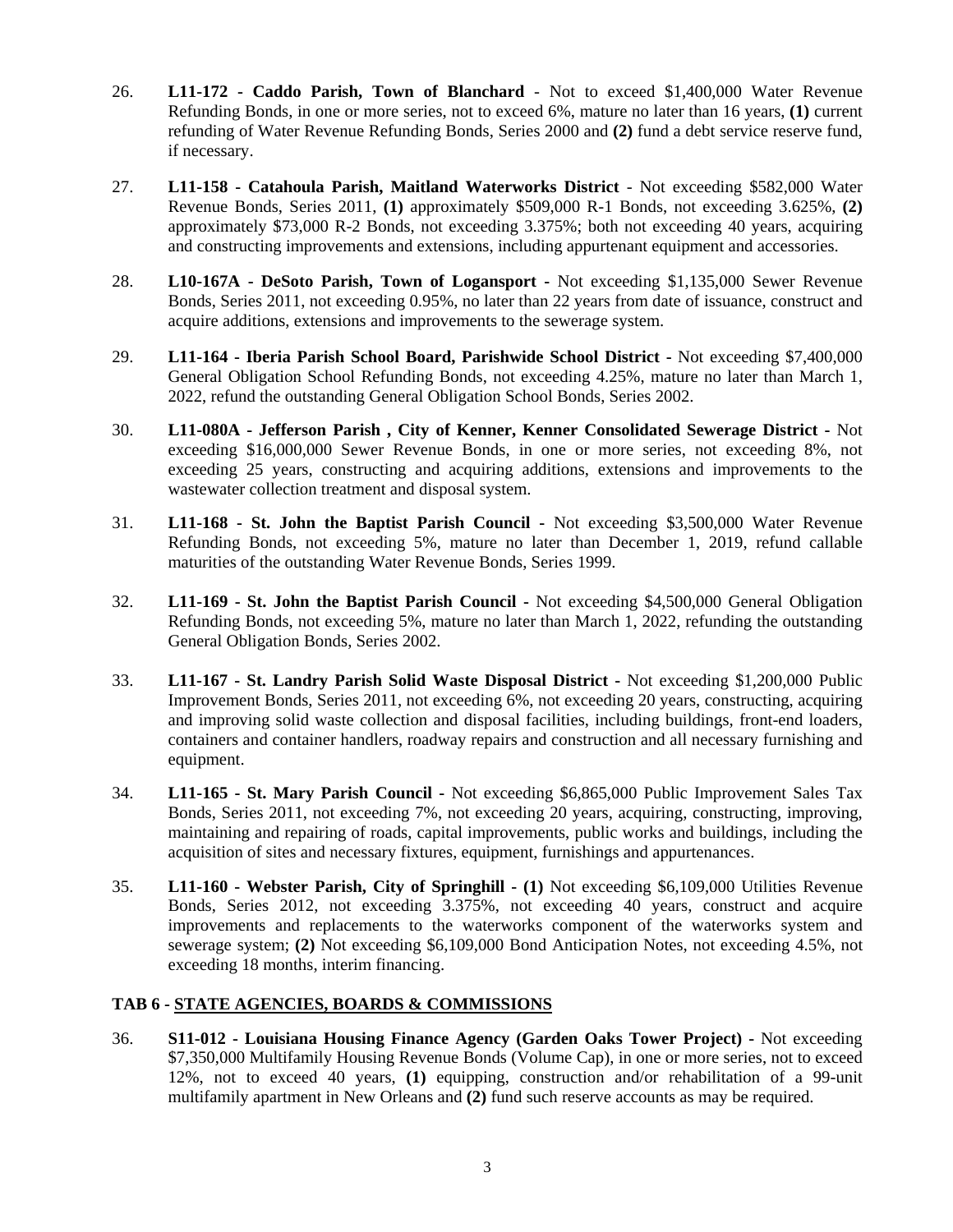### **TAB 7 - POLITICAL SUBDIVISIONS - BONDS**

37. **S11-019 - Louisiana Community Development Authority (City of Youngsville Project) -** Not to exceed \$9,000,000 Revenue Bonds, Series 2011, not to exceed 7%, not later than 30 years, **(1)** acquisition, rehabilitation, improvements and expansion of public facilities including roads, streets, water, sewer and drainage with the city limits; and **(2)** fund a debt service reserve fund, if necessary.

### **TAB 9 - PUBLIC TRUSTS - PRELIMINARY APPROVAL AND/OR NOTICE OF SALE**

38. **S11-018 - Louisiana Public Facilities Authority (Centenary College of Louisiana Project) -** Not exceeding \$15,500,000 Revenue and Refunding Bonds in one or more series, **(1)** acquiring, constructing, installing and equipping of certain improvements and renovations to its educational facilities including, without limitation, concrete work, plumbing, roofing, equipment and fixtures, renovations to certain residence hall facilities, foundation repairs, building code enhancements, auditorium seating, campus signage, renovations to certain athletic facilities, landscaping, renovations to certain science hall classrooms, window replacements, lighting and energy conservation improvements, chiller and boiler replacements and general repairs and **(2)** refunding all of the outstanding Revenue and Refunding Bonds Series 1999.

#### **TAB 10 - PUBLIC TRUSTS - FINAL APPROVAL AND/OR SALE**

39. **S11-008A - Louisiana Public Facilities Authority (Belle Chasse Educational Foundation Project) -** Not exceeding \$21,000,000, approximately \$8,085,000 Revenue Bonds and approximately \$12,915,000 Refunding Bonds, one or more series, fixed rate not to exceed 10% or variable rate not to exceed 12%, not later than 30 years; **(1)** construction, furnishing, improving and equipping of school improvements at any of the Foundation's existing facilities, including, but not limited to, a fine arts building and classroom expansion to the Belle Chasse Academy; **(2)** refinance an outstanding loan and **(3)** funding a reserve fund, if necessary.

#### **TAB 10 - RATIFICATIONS AND/OR AMENDMENTS TO PRIOR APPROVALS**

- 40. **L07-245C Vermilion Parish Hospital Service District No. 2** Amendment of a prior approval granted on February 21, 2008 and June 17, 2010 to increase the maximum principal amount of the Bond Anticipation Notes.
- 41. **L10-433A Webster Parish, Town of Cullen (DEQ ARRA Capitalization Grant/Loan Program) -** Amendment of a prior approval granted on November 18, 2010 to reflect change in cost of issuance.
- 42. **L11-017A Livingston Parish Council -** Amendment of a prior approval granted on January 20, 2011 to reflect change in cost of issuance.
- 43. **L09-216D Livingston Parish Water District, Ward 2** Amendment of prior approvals granted on May 21, 2009, September 17, 2009, October 27, 2009, and October 21, 2010 to reflect a change in professionals.
- 44. **L11-034A St. James Parish School Board, School District No. 1 -** Amendment of a prior approval granted on January 20, 2011 to provide approval of issuance as Taxable QSCB.
- 45. **L11-038A Lincoln Parish School Board, Ruston School District No. 1 -** Amendment of a prior approval granted on February 17, 2011 to provide approval of issuance as Taxable QSCB.
- 46. **S06-028C Lafayette Economic Development Authority (Stirling Lafayette, LLC Project)**  Amendment of a prior approval granted on February 17, 2011 to reflect change in costs of issuance and professionals associated with the conversion of the bonds.